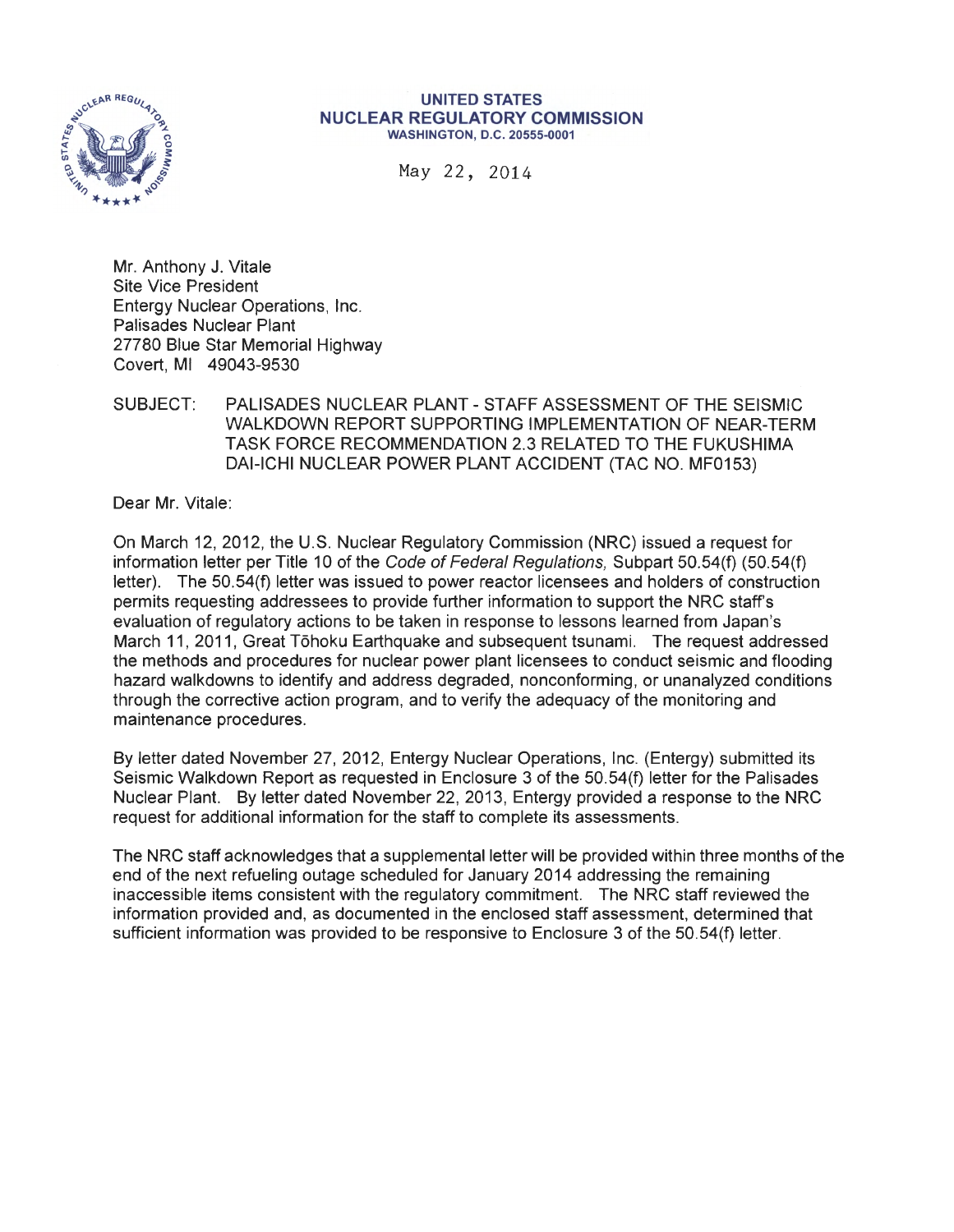A. Vitale - 2 -

If you have any questions, please contact me at 301-415-8371 or by e-mail at Mahesh. Chawla@nrc.gov

Sincerely,

harland

Mahesh Chawla, Project Manager Plant Licensing Branch **111-1**  Division of Operating Reactor Licensing Office of Nuclear Reactor Regulation

Docket No. 50-255

Enclosure: Staff Assessment of Seismic Walkdown Report

cc w/encl: Distribution via Listserv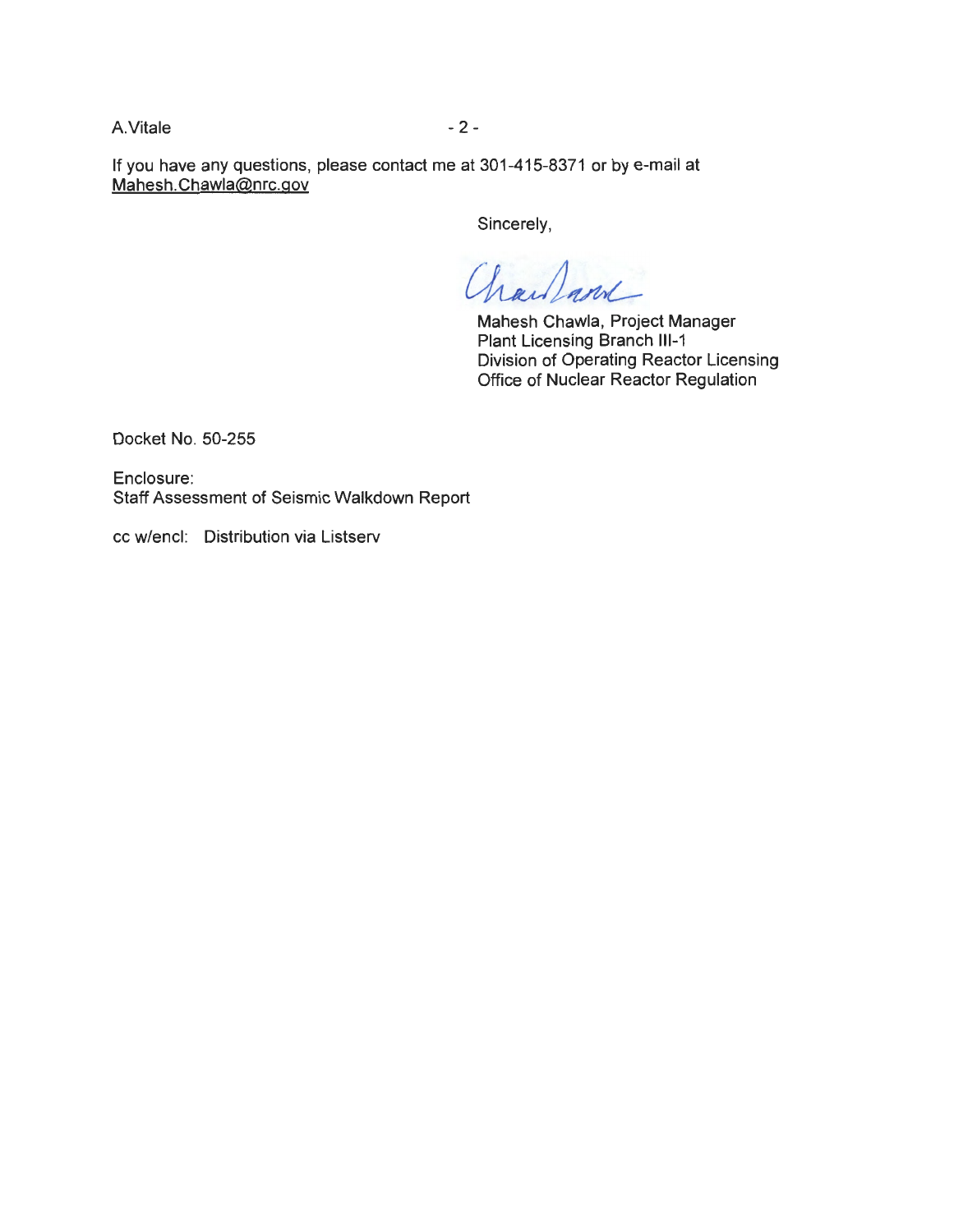# STAFF ASSESSMENT OF SEISMIC WALKDOWN REPORT

# NEAR-TERM TASK FORCE RECOMMENDATION 2.3 RELATED TO

# THE FUKUSHIMA DAI-ICHI NUCLEAR POWER PLANT ACCIDENT

## ENTERGY NUCLEAR OPERATIONS. INC.

## PALISADES NUCLEAR PLANT

## DOCKET NO. 50-255

#### 1.0 INTRODUCTION

On March 12, 2012,<sup>1</sup> the U.S. Nuclear Regulatory Commission (NRC) issued a request for information per Title 10 of the Code of Federal Regulations, Subpart 50.54(f) (50.54(f) letter) to all power reactor licensees and holders of construction permits in active or deferred status. The request was part of the implementation of lessons learned from the accident at the Fukushima Dai-ichi nuclear power plant. Enclosure 3, "Recommendation 2.3: Seismic,"<sup>2</sup> to the 50.54(f) letter requested licensees to conduct seismic walkdowns to identify and address degraded, nonconforming, or unanalyzed conditions using the corrective action program (CAP), verify the adequacy of monitoring and maintenance procedures, and report the results to the NRC.

The 50.54(f) letter requested licensees to provide the following:

- a. Information concerning the plant-specific hazard licensing bases and a description of the protection and mitigation features considered in the licensing basis evaluation.
- b. Information related to the implementation of the walkdown process.
- c. A list of plant-specific vulnerabilities identified by the Individual Plant Examination of External Events (IPEEE) program and a description of the actions taken to eliminate or reduce them.
- d. Results of the walkdown including key findings and identified degraded, nonconforming, or unanalyzed conditions.
- e. Any planned or newly installed protection and mitigation features.
- f. Results and any subsequent actions taken in response to the peer review.

In accordance with the 50.54(f) letter, Enclosure 3, Required Response Item 2, licensees were required to submit a response within 180 days of the NRC's endorsement of the seismic

Agencywide Documents Access and Managemen System (AD/AMS) Accession No. ML12053A340

<sup>&</sup>lt;sup>2</sup> ADAMS Accession No. ML12056A049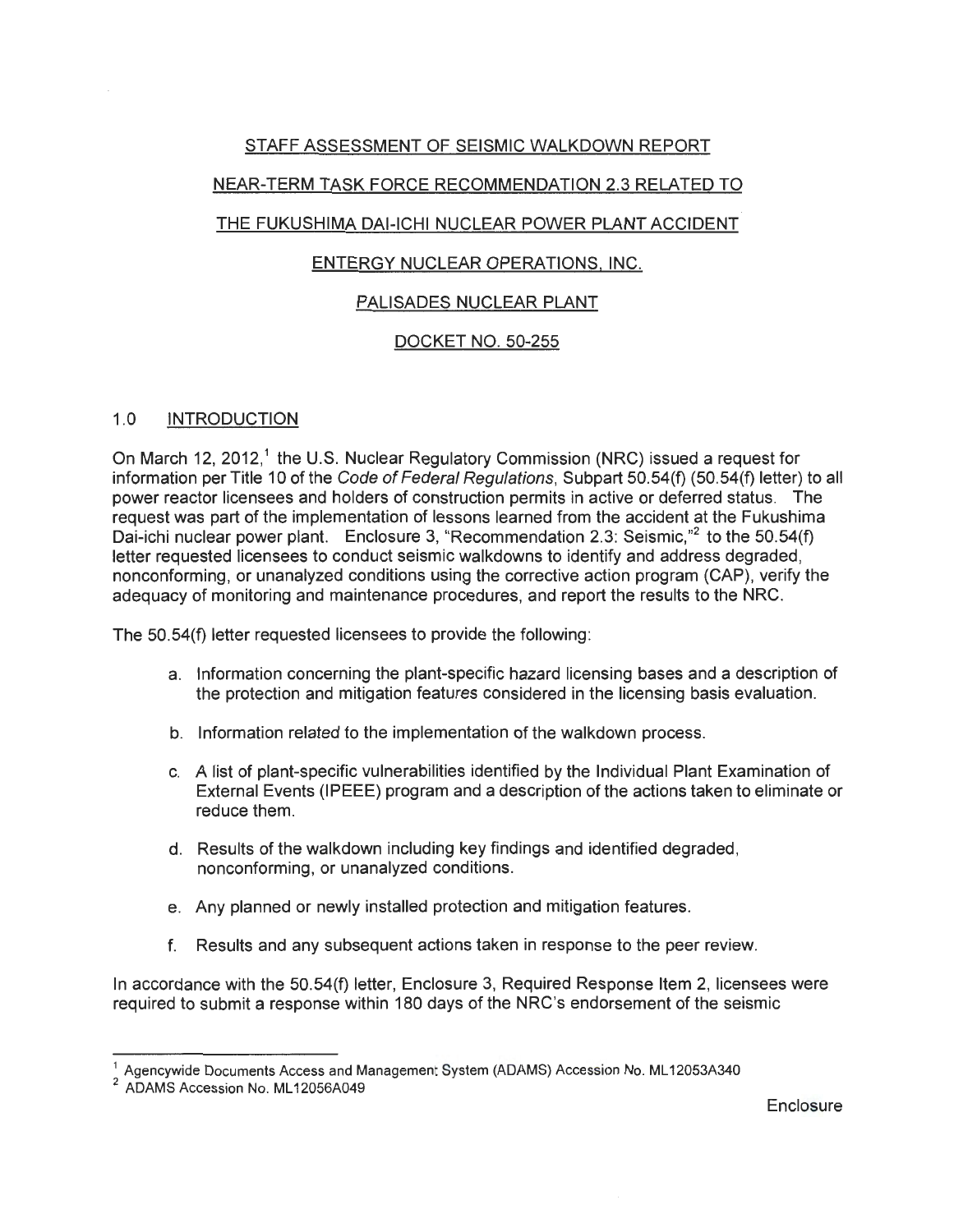walkdown process. By letter dated May 29, 2012,<sup>3</sup> the Nuclear Energy Institute (NEI) staff submitted Electric Power Research Institute document 1025286, "Seismic Walkdown Guidance for Resolution of Fukushima Near-Term Task Force Recommendation 2.3: Seismic," (walkdown guidance) to the NRC staff to consider for endorsement. By letter dated May 31, 2012, $4$  the NRC staff endorsed the walkdown guidance.

By letter dated November 27, 2012,<sup>5</sup> Entergy Nuclear Operations, Inc. (the licensee) provided a response to Enclosure 3 of the 50.54(f) letter Required Response Item 2, for the Palisades Nuclear Plant (PNP). The NRC staff reviewed the walkdown report and determined that additional supplemental information would assist the staff in completing its review. By letter dated November 1, 2013<sup>6</sup>, the NRC staff requested additional information to gain a better understanding of the processes and procedures used by the licensee in conducting the walkdowns and walk-bys. The licensee responded to the NRC staff request by letter dated November 22, 2013.<sup>7</sup>

The NRC staff evaluated the licensee's submittals to determine if the information provided in the walkdown report met the intent of the walkdown guidance and if the licensee responded appropriately to Enclosure 3 of the 50.54(f) letter.

#### 2.0 REGULATORY EVALUATION

The structures, systems, and components (SSCs) important to safety in operating nuclear power plants are designed either in accordance with, or meet the intent of Appendix A to 10 CFR Part 50, General Design Criteria (GDC) 2: "Design Bases for Protection Against Natural Phenomena;" and Appendix A to 10 CFR Part 100, "Reactor Site Criteria." GDC 2 states that SSCs important to safety at nuclear power plants shall be designed to withstand the effects of natural phenomena such as earthquakes, tornadoes, hurricanes, floods, tsunami, and seiches without loss of capability to perform their safety functions.

For initial licensing, each licensee was required to develop and maintain design bases that, as defined by 10 CFR 50.2, identify the specific functions that an SSC of a facility must perform, and the specific values or ranges of values chosen for controlling parameters as reference bounds for the design.

The design bases for the SSCs reflect appropriate consideration of the most severe natural phenomena that have been historically reported for the site and surrounding area. The design bases also reflect sufficient margin to account for the limited accuracy, quantity, and period of time in which the historical data have been accumulated.

The current licensing basis is the set of NRC requirements applicable to a specific plant, including the licensee's docketed commitments for ensuring compliance with, and operation within, applicable NRC requirements and the plant-specific design basis, including all modifications and additions to such commitments over the life of the facility operating license.

<sup>&</sup>lt;sup>3</sup> ADAMS Package Accession No. ML121640872<br><sup>4</sup> ADAMS Accession No. ML12145A529<br><sup>5</sup> ADAMS Accession No. ML12334A093

 $6$  ADAMS Accession No. ML 13304B418<br>  $7$  ADAMS Accession No. ML 13329A230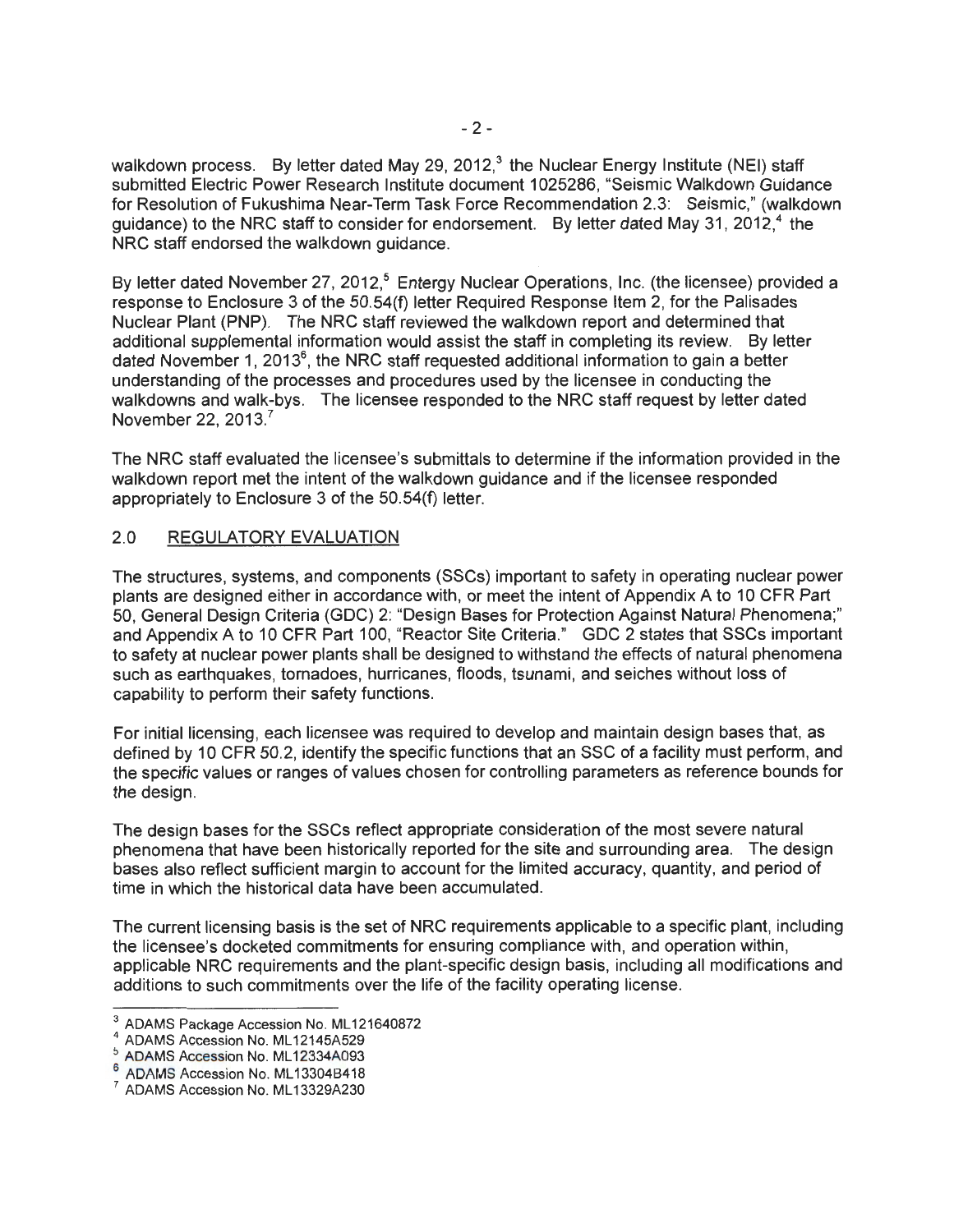- 3-

## 3.0 TECHNICAL EVALUATION

## 3.1 Seismic Licensing Basis Information

The licensee provided information on the plant-specific licensing basis for the Seismic Category I SSCs for PNP in Section 2.0 of the walkdown report. Consistent with the walkdown guidance, the NRC staff noted that the report includes a summary of the Design Basis Earthquake (DBE) and a description of the codes, standards, and methods that were used in the design of the Seismic Category I SSCs for meeting the plant-specific seismic licensing basis requirements.

Based on the NRC staff's review, the staff concludes that the licensee has provided information on the plant-specific seismic licensing basis and a description of the protection and mitigation features considered in the licensing bases evaluation consistent with Section 8, Submittal Report, of the walkdown guidance.

## 3.2 Seismic Walkdown Methodology Implementation

Section 2, Personnel Qualifications; Section 3, Selection of SSCs; Section 4, Seismic Walkdowns and Area Walk-Bys; and Section 5, Seismic Licensing Basis Evaluations, of the walkdown guidance provide information to licensees regarding the implementation of an appropriate seismic walkdown methodology. By letter dated July 9, 2012, $^8$  the licensee confirmed that it would utilize the walkdown guidance in the performance of the seismic walkdowns at PNP.

The walkdown report dated November 27, 2012, did not identify deviations from the walkdown guidance.

The NRC staff reviewed the following sections of the walkdown methodology implementation provided in the walkdown report:

- Personnel Qualifications
- Development of the Seismic Walkdown Equipment Lists (SWELs)
- Implementation of the Walkdown Process
- Licensing Basis Evaluations and Results

## 3.2.1 Personnel Qualifications

Section 2, Personnel Qualifications, of the walkdown guidance provides licensees with qualification information for personnel involved in the conduct of the seismic walkdowns and area walk-bys.

The NRC staff reviewed the information provided in Section 4, and Appendix H of the walkdown report, which includes information on the walkdown personnel and their qualifications. Specifically, the staff reviewed the summary of the background, experience, and level of involvement for the following personnel involved in the seismic walkdown activities: equipment selection personnel, seismic walkdown engineers (SWEs), licensing basis reviewers, IPEEE reviewers, peer review team, and operations staff.

<sup>&</sup>lt;sup>8</sup> ADAMS Accession No. ML12192A203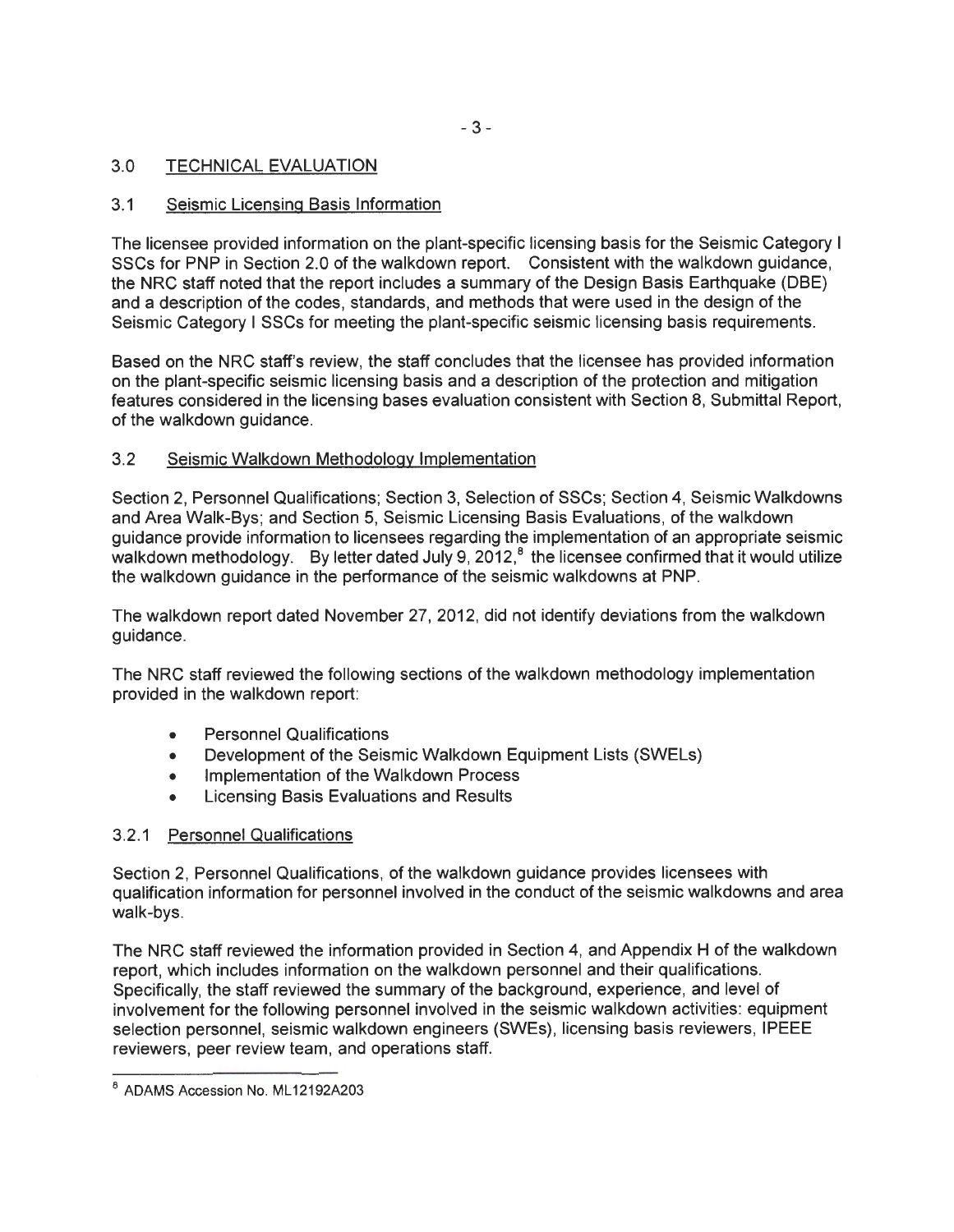Based on the review of the licensee's submittals, the NRC staff concludes that those involved in the seismic walkdown activities have the appropriate seismic background, knowledge and experience, as specified in Section 2 of the walkdown guidance.

#### 3.2.2 Development of the SWELs

Section 3, Selection of SSCs, of the walkdown guidance provides information to licensees for selecting the SSCs that should be placed on the SWELs, so that they can be walked down by qualified personnel.

The NRC staff reviewed the overall process used by the licensee to develop the PNP base list, SWEL 1 (sample list of designated safety functions equipment), and SWEL 2 (sample list of spent fuel pool related equipment). The overall equipment selection process followed the screening process shown in Figures 1-1 and 1-2 of the walkdown guidance. Based on Tables 9.4.2 and 9.4.5 of Attachment B of the walkdown report, PNP SWELs 1 and 2 meet the inclusion requirements of the walkdown guidance. Specifically, the following attributes were considered in the sample selection:

- A variety of systems, equipment and environments
- IPEEE equipment
- Major new or replacement equipment
- Risk considerations

Due to individual plant configurations and the walkdown guidance screening process followed to select the final SWEL equipment, it is possible that some classes of equipment will not be represented on the SWEL. The walkdown guidance recognizes this is due to the equipment not being present in the plant (e.g., some plants generate DC power using inverters and therefore do not have motor generators) or the equipment being screened out during the screening process as described in Section 3 of the walkdown guidance. Based on the information provided, the NRC staff noted that a detailed explanation was provided justifying cases where specific classes of equipment were not included as part of the SWEL, and concludes that these exclusions are acceptable.

The NRC staff noted that no rapid drain-down items were included as part of the SWEL 2, as described in Section 3 of the guidance. In Attachment B, Table 9.4.4 of the walkdown report, the licensee stated that there is no piping or equipment connected to the Spent Fuel Pool (SFP) that can cause rapid drain-down. The staff noted that Section 9.1 of the walkdown report states that the peer review team reviewed and agreed with the licensee in that "Palisades does not have SFP penetrations below 10 feet above the top of the fuel assemblies. Since there are no such penetrations, no rapid drain-down items were included in SWEL 2". The NRC staff concludes that the screening process described in Table 1-2, specifically Screening 4, was appropriately followed and the overall SWEL 2 was developed in accordance with the guidance.

After reviewing SWELs 1 and 2, the NRC staff concludes that the sample of SSCs represents a diversity of component types and assures inclusion of components from critical systems and functions, thereby meeting the intent of the walkdown guidance. In addition, the NRC staff notes that the equipment selection personnel were appropriately supported by plant operations staff as described in the walkdown guidance.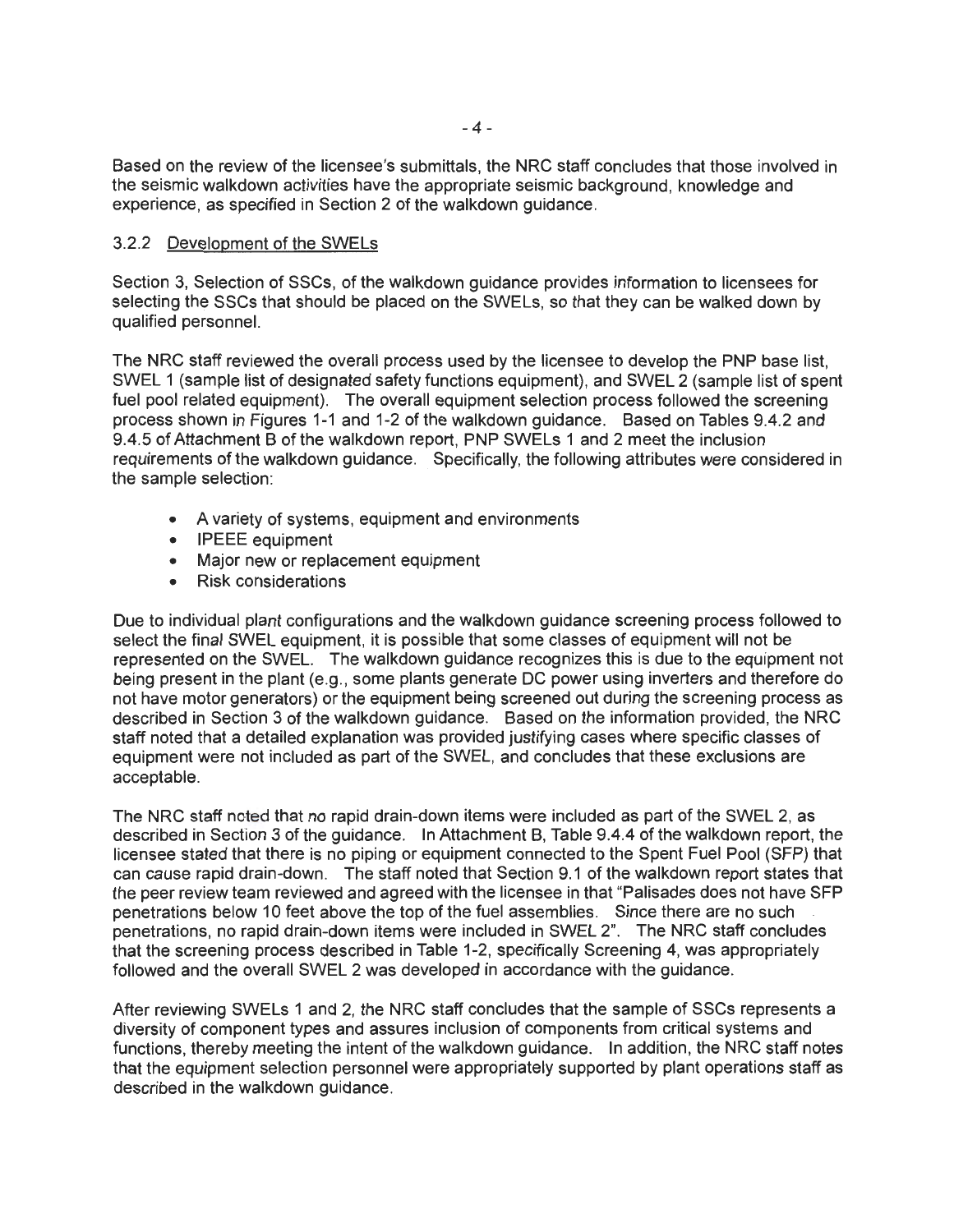Section 4, Seismic Walkdowns and Area Walk-Bys, of the walkdown guidance provides information to licensees regarding the conduct of the seismic walkdowns and area walk-bys for each site.

The NRC staff reviewed Section 7 of the walkdown report, which summarizes the results of the seismic walkdowns and area walk-bys, including an overview of the number of items walked down and the number of areas walked-by. The walkdown report states that seismic walkdowns and area walk-bys were conducted by two teams of two trained and qualified SWEs over the course of three weeks during October 2012. The walkdown report also states that the SWEs discussed their observations and judgments with each other during the walkdowns. Additionally, the SWEs agreed on the results of their seismic walkdowns and area walk-bys before reporting the results of their review. Appendices C and D of the walkdown report provide the completed seismic walkdown checklists (SWCs) and area walk-by checklists (AWCs), documenting the results for each item of equipment on SWEL 1 and 2 and each area containing SWEL equipment. The licensee used the checklists provided in Appendix C of the walkdown guidance report without modification.

The licensee documented cases of potentially adverse seismic conditions (PASCs) in the checklists for further evaluation. Attachment E of the walkdown report lists the PASCs identified during the seismic walkdowns and the area walk-bys. The table describes how each condition was addressed (e.g., placement in the CAP), its resolution and current status. Based on the review of the checklists, the staff was unable to confirm that all the PASCs identified during the walkdowns were included in this table.

By letter dated November 1, 2013, the staff issued two questions in a request for additional information (RAI) in order to obtain additional clarification regarding the process followed by the licensee when evaluating conditions identified in the field during the walkdowns and walk-bys. Specifically, in RAI 1 the staff requested the licensee to provide further explanation regarding how a field observation was determined to be a PASC, and to ensure that the basis for determination was addressed using normal plant processes and documented in the walkdown report. In response to RAI 1, the licensee provided additional clarification and confirmed that observations that could not be readily judged to be acceptable with respect to its current licensing basis during the walkdown, were identified as PASCs on the SWCs and AWCs. These PASCs were further evaluated in the field and if the condition was determined to be unusual or uncertain, it was then either addressed via a licensing-basis evaluation (LBE) or entered into the CAP for resolution. The licensee referred to Section 8.0 of the walkdown report which includes a description of all these items. Furthermore, the licensee stated that LBE items not readily concluded through the process to meet their current licensing basis (CLB) were entered directly into the CAP. Attachment E of the walkdown report provides a list of these conditions, describes how each condition was addressed, and its current status. The licensee confirmed that the reported information supports the conclusion that the plant meets its CLB, that no new conditions were identified, and all the items were addressed and properly included in the walkdown report.

After evaluating the licensee's response and reviewing Attachment E of the walkdown report, the NRC staff concludes that the licensee responded appropriately to RAI 1, PASCs were properly identified and documented, and Attachment E is considered complete. Furthermore, the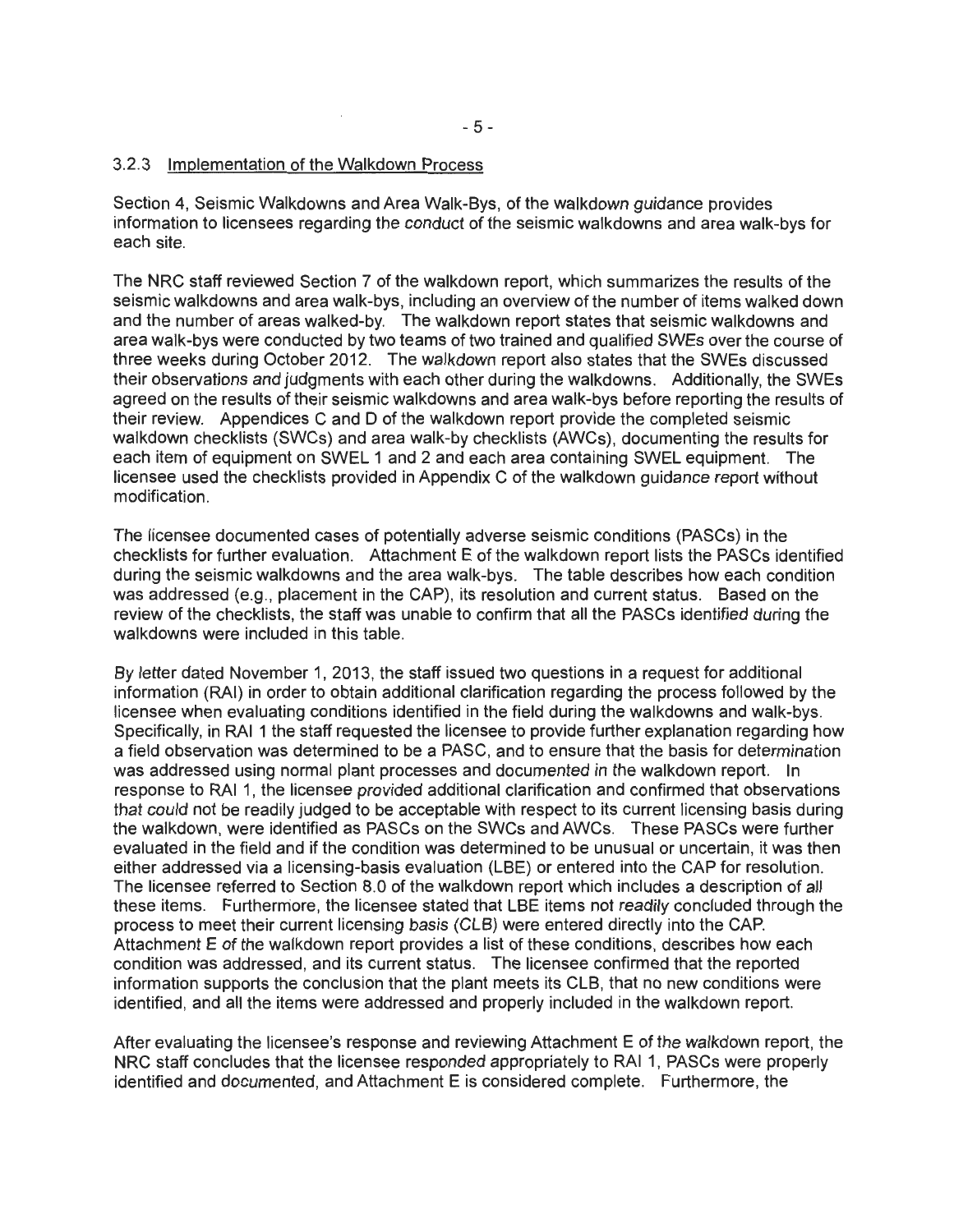licensee committed to resolve all the PASCs and associated condition reports identified in Section 8.2 of the walkdown report by December 31, 2014.

In addition to the information provided above, the NRC staff notes that anchorage configurations were verified to be consistent with existing plant documentation for at least 50 percent of the SWEL items, in accordance with Section 4 of the walkdown guidance.

Section 7.1 of the walkdown report states that cabinets that could be inspected safely were opened to verify their internal components. The NRC staff reviewed the seismic walkdown checklists and confirmed that cabinets and panels were opened to determine if any adverse conditions existed of internal equipment.

The equipment and areas that were inaccessible during the 180-day period are listed in Section 6.3 of the walkdown report. This section also includes the condition which caused the delay of the walkdown. A limited number of SWEL components (total of eight) were inaccessible at the time of the initial walkdowns. The licensee stated that the internally mounted items on five electrical cabinets were inaccessible due to the energized nature of the cabinets. The staff noted that the external anchorage conditions and the immediate area surrounding these components were included during the initial walkdown and documented in the checklists. The other three SWEL components were located in areas that were inaccessible while the plant was at power. The walkdowns for all of the remaining inaccessible items were committed to be completed by the end of the next scheduled refueling outage (October 2013). However, this refueling outage was postponed to January 2014 and the licensee committed to provide a supplemental submittal with the results of these walkdown items within three months of the end of the January 2014 refueling outage.<sup>9</sup>

Based on the information provided in the licensee's submittals, the NRC staff concludes that the licensee's implementation of the walkdown process meets the intent of the walkdown guidance.

## 3.2.4 Licensing Basis Evaluations and Results

Section 5, Seismic Licensing Basis Evaluations, of the walkdown guidance provides information to licensees regarding the conduct of licensing basis evaluations for items identified during the seismic walkdowns as degraded, nonconforming, or unanalyzed that might have potential seismic significance.

The NRC staff reviewed Section 8.2 of the PNP Walkdown Report, which discusses the process for conducting the seismic licensing basis evaluations of the PASCs identified during the seismic walkdowns and area walk-bys. The licensee stated that PASCs identified during the seismic walkdowns and area walk-bys were included in Attachment E of the walkdown report. Each PASC was then addressed either with a LBE to determine whether it required entry into the CAP, or by entering it into the CAP directly. The licensee stated the decision to conduct a LBE or using the CAP directly was made on a case-by-case basis. Attachment F of the walkdown report documents the results of each LBE.

<sup>&</sup>lt;sup>9</sup> ADAMS Accession No. ML13269A094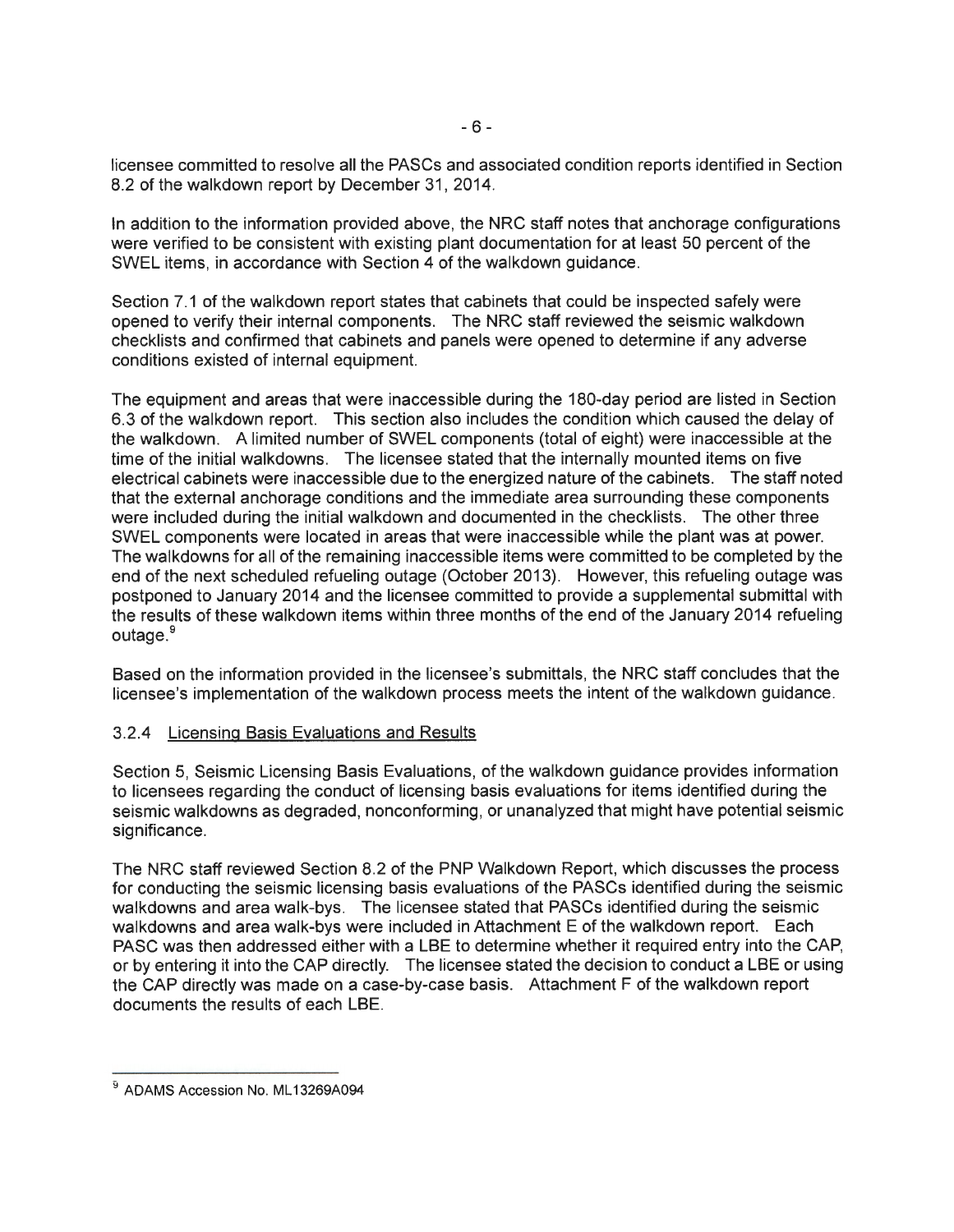potentially degraded, nonconforming, or unanalyzed conditions and entered them into the CAP, which meets the intent of the walkdown guidance.

#### 3.2.5 Conclusion

Based on the discussion above, the NRC staff concludes that the licensee's implementation of seismic walkdown methodology meets the intent of the walkdown guidance for personnel qualifications, development of SWELs, implementation of the walkdown process, and seismic licensing basis evaluations.

#### 3.3 Peer Review

Section 6, Peer Review, of the walkdown guidance provides licensees with information regarding the conduct of peer reviews for the activities performed during the seismic walkdowns. Page 6-1 of the walkdown guidance identifies the following activities to be conducted during the peer review process:

- Review the selection of the SSCs included on the SWELs
- Review a sample of the checklists prepared for the seismic walkdowns and area walk-bys
- Review the licensing basis evaluations
- Review the decisions for entering the potentially adverse conditions into the CAP
- Review the walkdown report
- Summarize the results of the peer review process in the walkdown report

The NRC staff reviewed the information provided in Section 9, Attachment G and J of the PNP Walkdown Report which describes the conduct of the peer review. In addition, the staff reviewed the response to RAI 2. In RAI 2, the NRC staff requested the licensee to provide additional information on the overall peer review process that was followed as part of the walkdown activities. Specifically, the staff requested the licensee to confirm that the activities identified in page 6-1 of the walkdown guidance were assessed and documented in the report. The licensee was also requested to confirm that any individual involved in performing any given walkdown activity was not a peer reviewer for that same activity. In response to RAI 2, the licensee confirmed that all the activities identified on page 6-1 of the walkdown guidance were included as part of the peer review process and referred to the summary of the peer review activities provided in Section 9 of the walkdown report. In addition, the licensee provided additional information on the level of involvement of the peer review team in order to further demonstrate the independence of the peer review process.

The NRC staff reviewed the licensee's summary of each of these activities, which included the peer review team members' level of involvement, the peer review findings, and resolution of peer review comments. After reviewing the licensee's submittals, the NRC staff concludes that the licensee sufficiently documented the results of the peer review activities and how these reviews affected the work described in the walkdown report.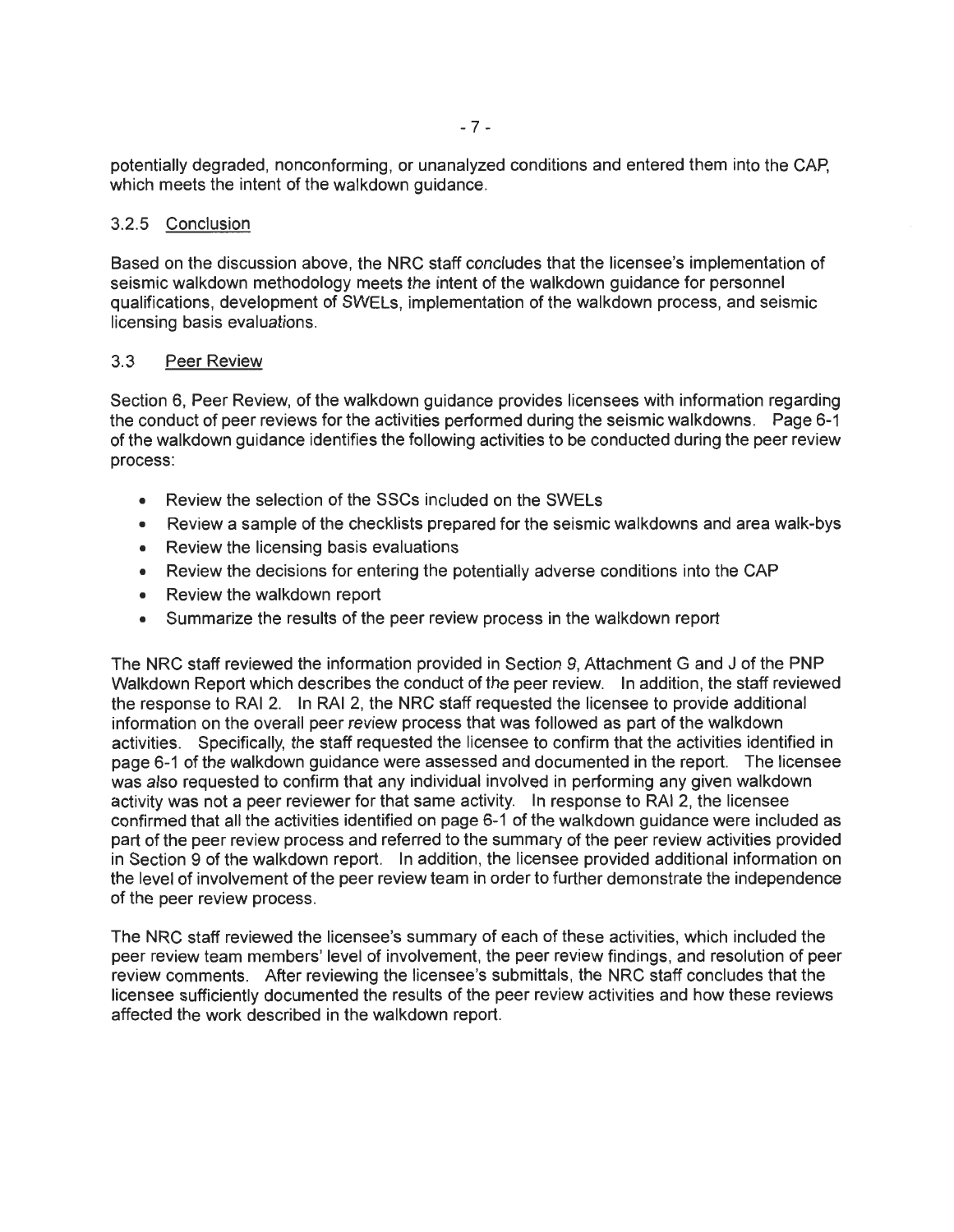Based on the discussion above, the NRC staff concludes that the licensee's results of the peer review and subsequent actions taken in response to the peer review meets the intent of Section 6 of the walkdown guidance.

## 3.4 IPEEE Information

Section 7, IPEEE Vulnerabilities, of the walkdown guidance provides information to licensees regarding the reporting of the evaluations conducted and actions taken in response to seismic vulnerabilities identified during the IPEEE program. Through the IPEEE program and Generic Letter 88-20, "Individual Plant Examination of External Events for Severe Accident Vulnerabilities," licensees previously had performed a systematic examination to identify any plant-specific vulnerabilities to severe accidents.

The licensee provided background information regarding their IPEEE program. The licensee stated that certain relays were identified as outliers were included in the USI A-46 Seismic Qualification Users Group (SQUG) programs and were dispositioned as SQUG outliers. Resolution of these A-46 outliers also resolved the IPEEE vulnerabilities. The identified seismic vulnerabilities (outlier relays) were reported in Attachment A of the walkdown report. The licensee stated that all these items have been resolved and no further action is required.

Based on the NRC staff's review of Section 5 of the walkdown report, the staff concludes that the licensee's identification of plant-specific vulnerabilities (including anomalies, outliers and other findings) identified by the IPEEE program, as well as actions taken to eliminate or reduce them, meets the intent of Section 7 of the walkdown guidance.

## 3.5 Planned Upgrades

The licensee did not identify any planned or newly installed protection and mitigation features in the walkdown report.

## 3.6 NRC Oversight

## 3.6.1 Independent Verification by Resident Inspectors

On July 6, 2012,<sup>10</sup> the NRC issued Temporary Instruction (TI) 2515/188 "Inspection of Near-Term Task Force Recommendation 2.3 Seismic Walkdowns." In accordance with the Tl, NRC inspectors independently verified that the PNP implemented the seismic walkdowns in accordance with the walkdown guidance. Additionally, the inspectors independently performed walkdowns of a sample of seismic protection features. The inspection report dated February 11, 2013,<sup>11</sup> documents the results of this inspection and states that no findings were identified.

<sup>&</sup>lt;sup>10</sup> ADAMS Accession No. ML12156A052<br><sup>11</sup> ADAMS Accession No. ML13042A051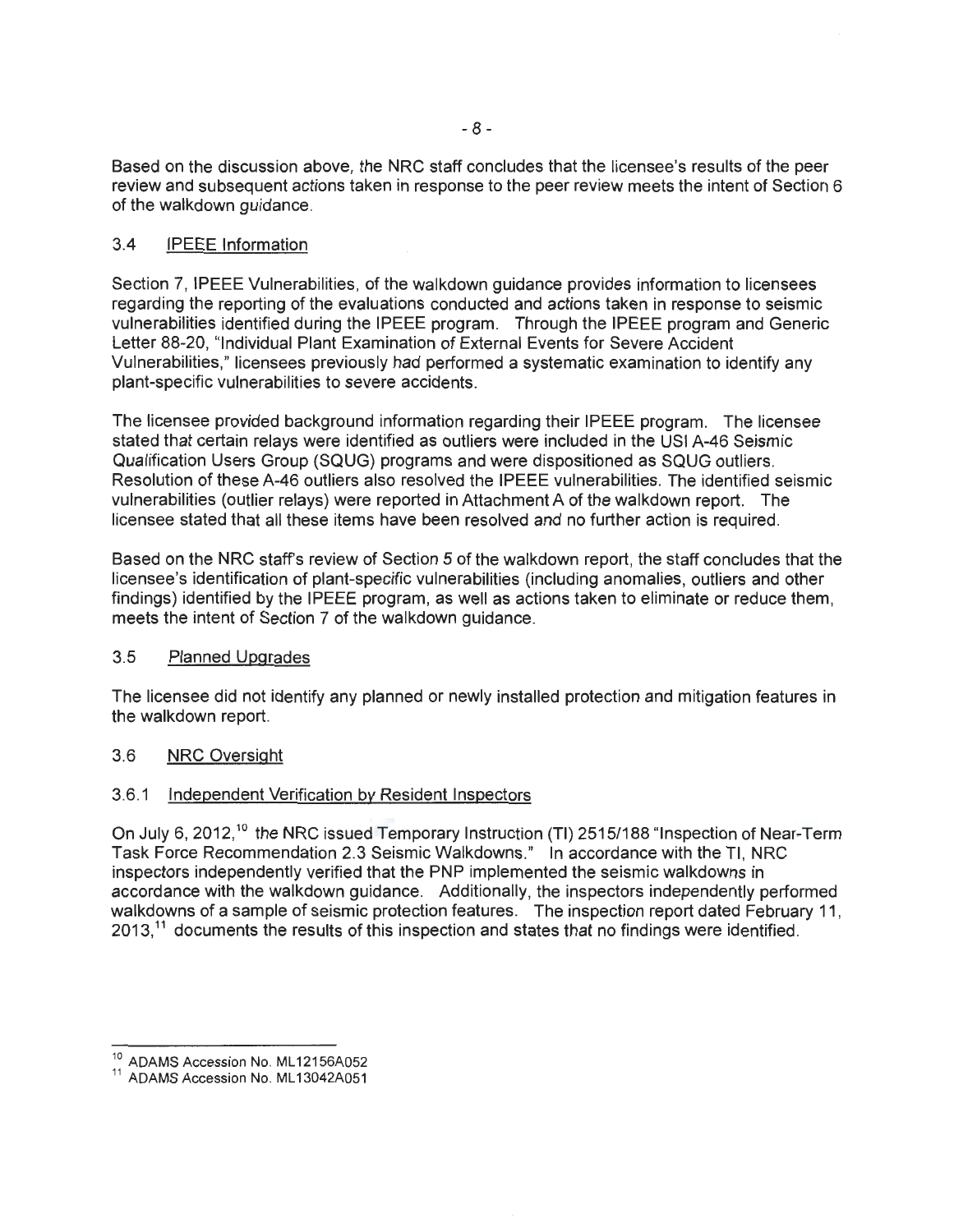#### 4.0 INACCESSIBLE ITEMS

The equipment and areas that were inaccessible during the 180-day period are listed in Section 6-3 of the walkdown report. The list of inaccessible items also includes the condition which caused the delay of the walkdown. As discussed above, a limited number of SWEL components (total of eight) were inaccessible at the time of the initial walkdowns. The walkdowns for all of the remaining inaccessible items were committed to be completed by the end of the next scheduled refueling outage in January 2014, and a supplemental submittal with the results of these walkdown items will be provided within three months of the end of the January 2014 refueling outage.

#### 5.0 CONCLUSION

The NRC staff concludes that the licensee's implementation of seismic walkdown methodology meets the intent of the walkdown guidance. The staff concludes that, through the implementation of the walkdown guidance activities and, in accordance with plant processes and procedures, the licensee verified the plant configuration with the current seismic licensing basis; addressed degraded, nonconforming, or unanalyzed seismic conditions; and verified the adequacy of monitoring and maintenance programs for protective features. Furthermore, the NRC staff notes that no immediate safety concerns were identified. The staff acknowledges that a supplemental letter will be provided within three months of the end of the next refueling outage scheduled for January 2014 addressing the remaining inaccessible items consistent with the regulatory commitment. The NRC staff reviewed the information provided and determined that sufficient information was provided to be responsive to Enclosure 3 of the 50.54(f) letter.